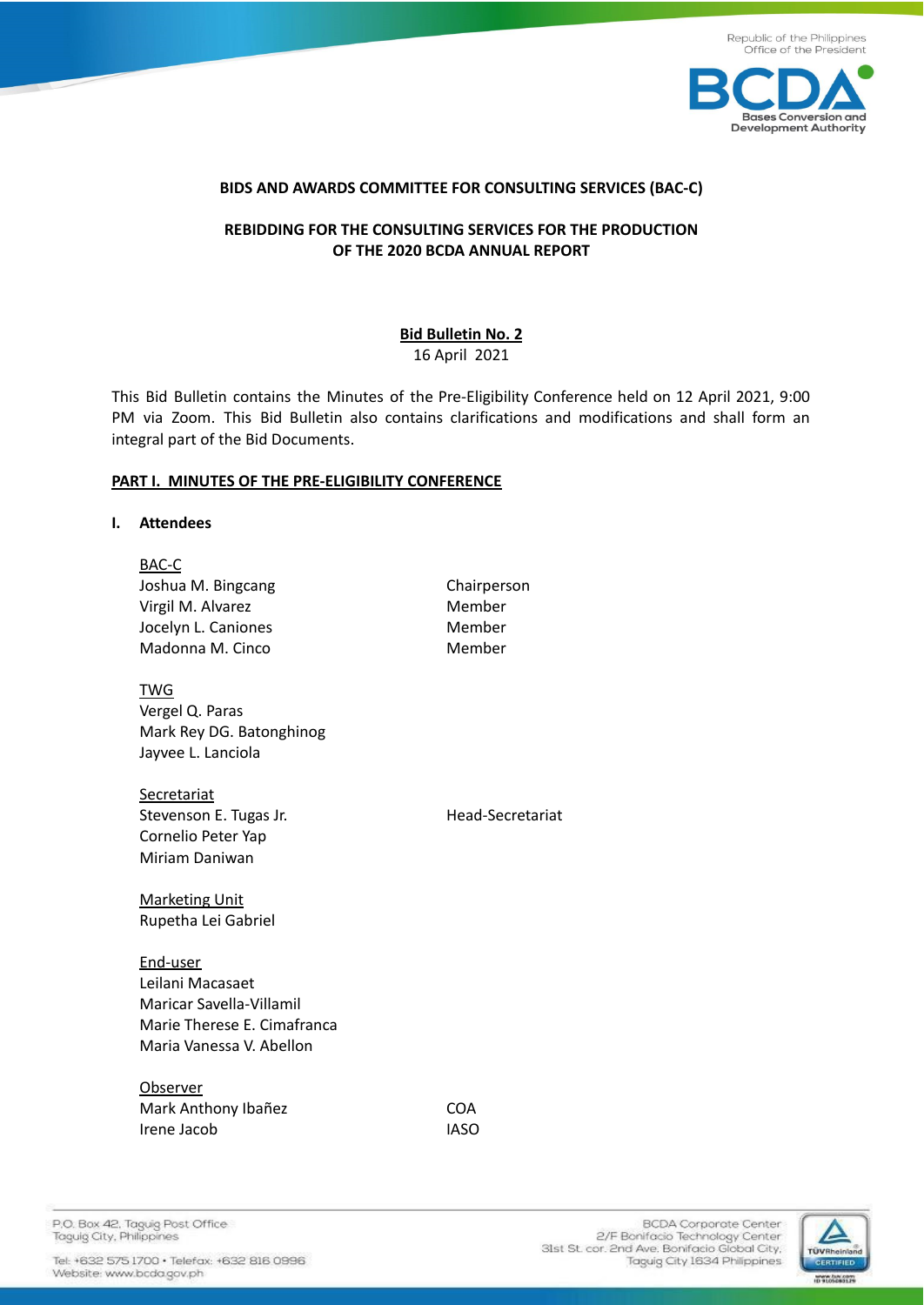

Representative of Prospective Bidders Mark Villarin **Mark Villarin** Mark Villarin Red Root Artist Cooperative John Paul Gonia **Red Root Artist Cooperative** Joao Kwan COMS360 Jay Bautista **Studio 5 Designs** Studio 5 Designs

## **II. CALL TO ORDER:**

There being a quorum, Chairman Bingcang called the pre-eligibility conference to order at 9:05 AM and welcomed the prospective bidders.

### **III. PRE-ELIGIBILITY CONFERENCE PROPER**

- A. Rupetha Lei Gabriel Presented BCDA's Overview
- B. Therese Cimafranca presented the details of the project to the prospective bidders*.* The salient points were as follows:

## **a. Background of the Project**

- The BCDA Annual Report is a major communication tool in informing the public about the organization's critical role in the Armed Forces of the Philippines (AFP) Modernization Program, as stipulated in its mandate—Republic Act No. 7227 or the Bases Conversion and Development Act of 1992.
- The publication of the Annual Report is consistent with the government policy on transparency and integrity as it details and features BCDA's accomplishments for the year, pursuant to its mandates. Among these accomplishments is the transformation of Metro Manila baselands into world-class business districts, and its contribution to the overall development of Central Luzon
- The Annual Report is also published in compliance with the RA 7227 Section 10 (e), "submit an annual report of the Conversion Authority to the President of the Philippines, President of the Senate, and Speaker of the House of Representatives."
- The report is also an important platform to communicate the progress of BCDA's big-ticket projects under the "Build Build Build" Infrastructure Program namely: (1) New Clark City (2) Clark International Airport Expansion Project (3) Subic-Clark Railway Project and the (4) Luzon Bypass Infrastructure Project
- The report also serves as a tool to inform the public about the authority's policies on good governance which include integrity management, whistleblowing policy, code of conduct, among others, in compliance with good governance conditions of the Governance Commission for Government Owned-and-Controlled Corporations (GCG).

## **b. Approved Budget for the Contract**

The approved budget for the contract (ABC) is Php 1,800,000.00, inclusive of all government taxes and fees

## **c. Highlights of the Annual Report**

- 1. Conversion of Clark into a safe haven
- 2. BCDA's role in the whole-of-nation approach
- 3. Asset Disposition Program; and,

P.O. Box 42. Taguig Post Office Taguig City, Philippines

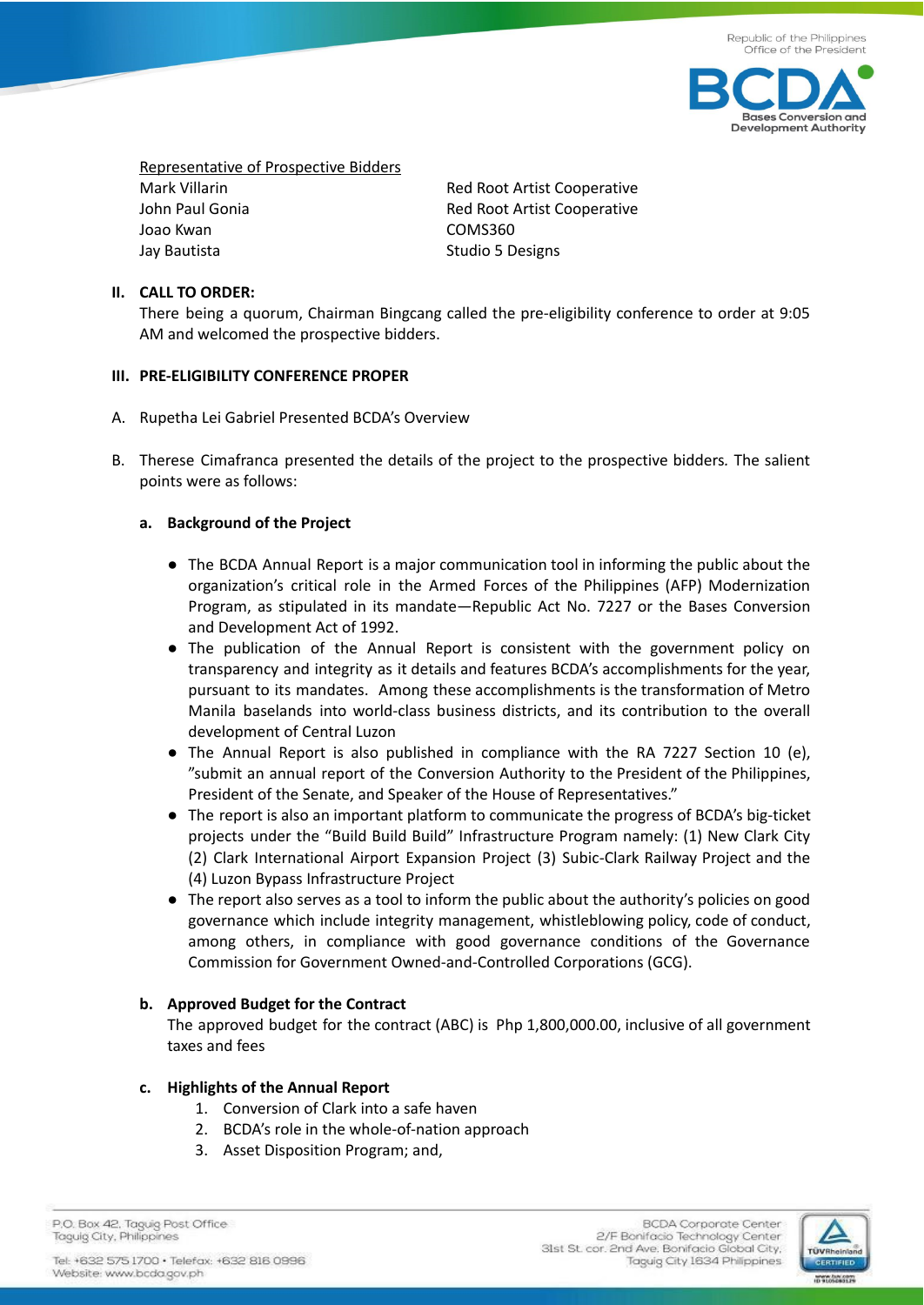

4. BCDA's contribution to the AFP Modernization Program

### **d. Procurement Terms**

BCDA invites all interested corporate communication, marketing, advertising or other communication firms (REPUTABLE DESIGN STUDIOS OR AGENCIES WITH GRAPHIC DESIGN/ADVERTISING AS ITS MAIN BUSINESS), which have been in operations for at least three (3) years and with experience in the concept development and design, copywriting, layout, photography, and printing of premium collateral materials to submit their bid based on the following specifications.

### **e. Scope of Works of the Consultant**

- 1. Concept/theme development and design for the BCDA 2020 Annual Report
- 2. Editorial Services (editorial management, research, copywriting, copyediting, and proofreading); Create an editorial team composed of 4 writers (including the managing editor/senior writer)
- 3. Photography Services Situation/activity shots in digital format with resolution suitable for premium print projects and large format/billboard display. Inclusive of materials, supervision fee and art/photo direction.
	- a. Services shall also include aerial shots using a drone;
	- b. Total of three (3) shooting days
	- c. The Consultant shall identify the number of photography set-ups based on the proposed concept. The following shall be taken into consideration:Location set-ups in BCDA properties: Location setups in (1) New Clark City (2) Clark Freeport and Special Economic Zone (3) Clark International Airport (4) other suggested pegs as required by the approved concept

Total of three (3) shooting days in compliance with the proper health and safety protocols as recommended in the IATF Resolution No. 88, Section 8, General Provisions 5:

> *"All persons are mandated to wear full-coverage face shields together with face masks, earloop masks, indigenous, reusable, or do-it-yourself masks, or other facial protective equipment which can effectively lessen the transmission of COVID-19, whenever they go out of their residences, pursuant to existing guidelines issued by the national government subject to fair and humane penalties or punishments that may be imposed by LGUs or implemented by law enforcement agencies, respectively."*

In conformity with the resolution, the BCDA suggests the wearing of face masks and full-coverage face shields. The face masks and face shields shall be provided by the Consultant for their personnel who will be participating in the shoot. Social distancing and hand hygiene are a must as well.

Members of the photo shoot team must undergo RT-PCR testing at least forty-eight (48) hours before the scheduled shoot, and shall remain in quarantine until the shoot to

P.O. Box 42. Taguig Post Office Taguig City, Philippines

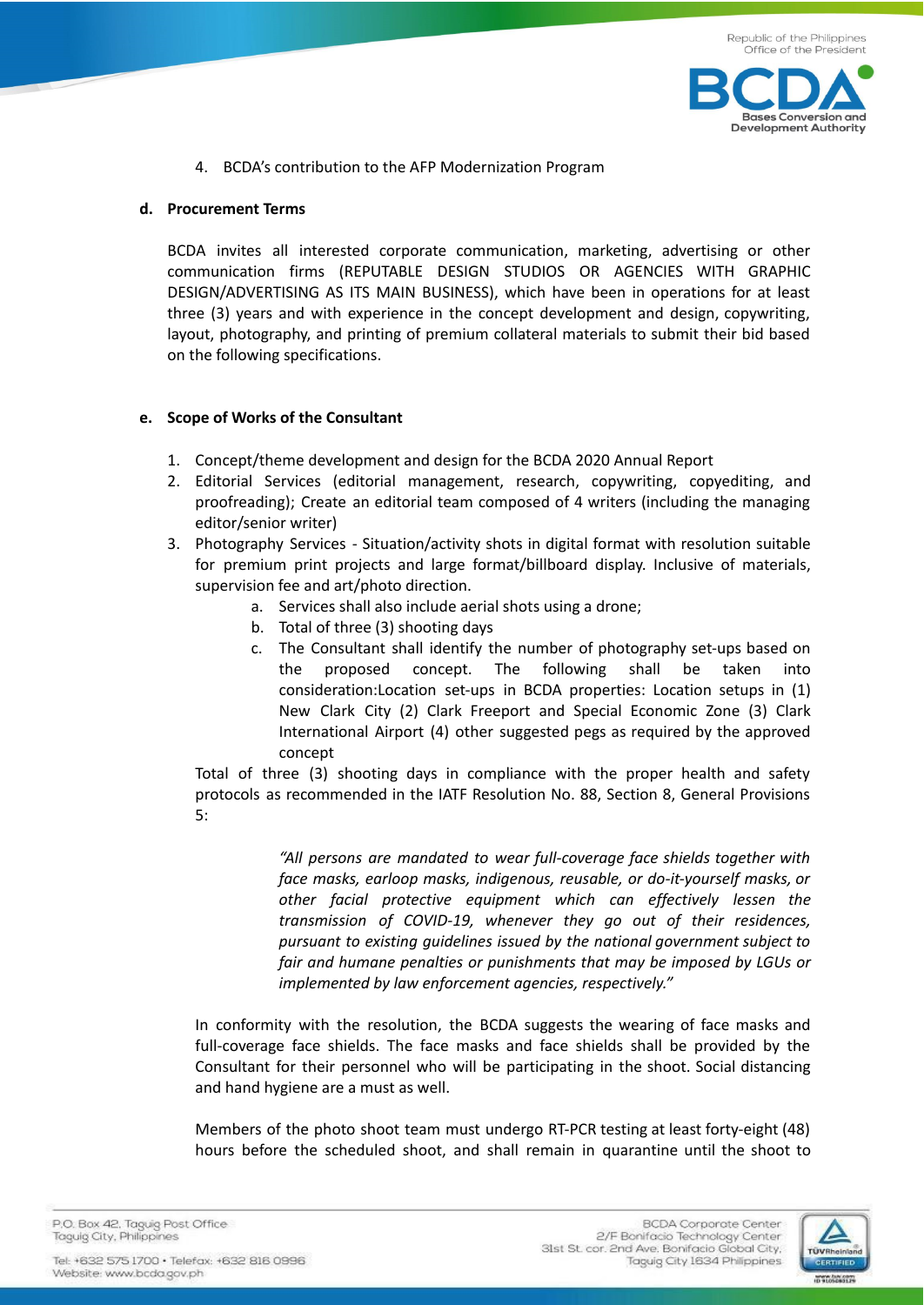

avoid exposure to the virus. The team members must be able to show a negative result. BCDA will facilitate the swabbing activity for the team.

- 4. Color Proofing and Printing Services
	- a. Prepare print specifications and corresponding budget based on concept/design for the one thousand (1,000) copies of the Annual Report
	- b. Provide color proofing of the Annual Report, for approval of the BCDA and perform basic color proofing services, computer-to-plate (CTP) services and computer work services.

## **f. Printing Specifications of the 1000 copies**

| Size           | Cover: Folded 8" x 10"<br>Spread: 16" x 10" (1/4" spine)<br>Or as proposed by Consultant and approved by BCDA                                                                                                                                                |
|----------------|--------------------------------------------------------------------------------------------------------------------------------------------------------------------------------------------------------------------------------------------------------------|
| No. of Pages   | 100 pages inclusive of cover<br>Cover: 4 pages<br>Inside: 96 pages                                                                                                                                                                                           |
| Color          | Full/Full                                                                                                                                                                                                                                                    |
| <b>Binding</b> | Perfect Binding                                                                                                                                                                                                                                              |
| Process        | Offset                                                                                                                                                                                                                                                       |
| Paper Stock    | Cover: Bevania (Consultant may suggest other kinds of paper,<br>subject to the approval of BCDA)<br>Inside Pages: Special Paper Neenah White 90-100gsm<br>or Creambook #80 (Consultant may suggest other kinds of<br>paper, subject to the approval of BCDA) |

| With matte lamination 1s<br><b>Others</b><br>With spot 3D 1s<br>With die cut for USB flash disk insert or as needed<br>based on concept |                                                                                          |  |  |
|-----------------------------------------------------------------------------------------------------------------------------------------|------------------------------------------------------------------------------------------|--|--|
| <b>Envelope</b>                                                                                                                         |                                                                                          |  |  |
| Quantity                                                                                                                                | $1,000$ pcs                                                                              |  |  |
| Paper                                                                                                                                   | Bk#120 (Consultant may suggest other kinds of paper, subject<br>to the approval of BCDA) |  |  |
| Paper Color                                                                                                                             | Off white                                                                                |  |  |

P.O. Box 42, Taguig Post Office Taguig City, Philippines

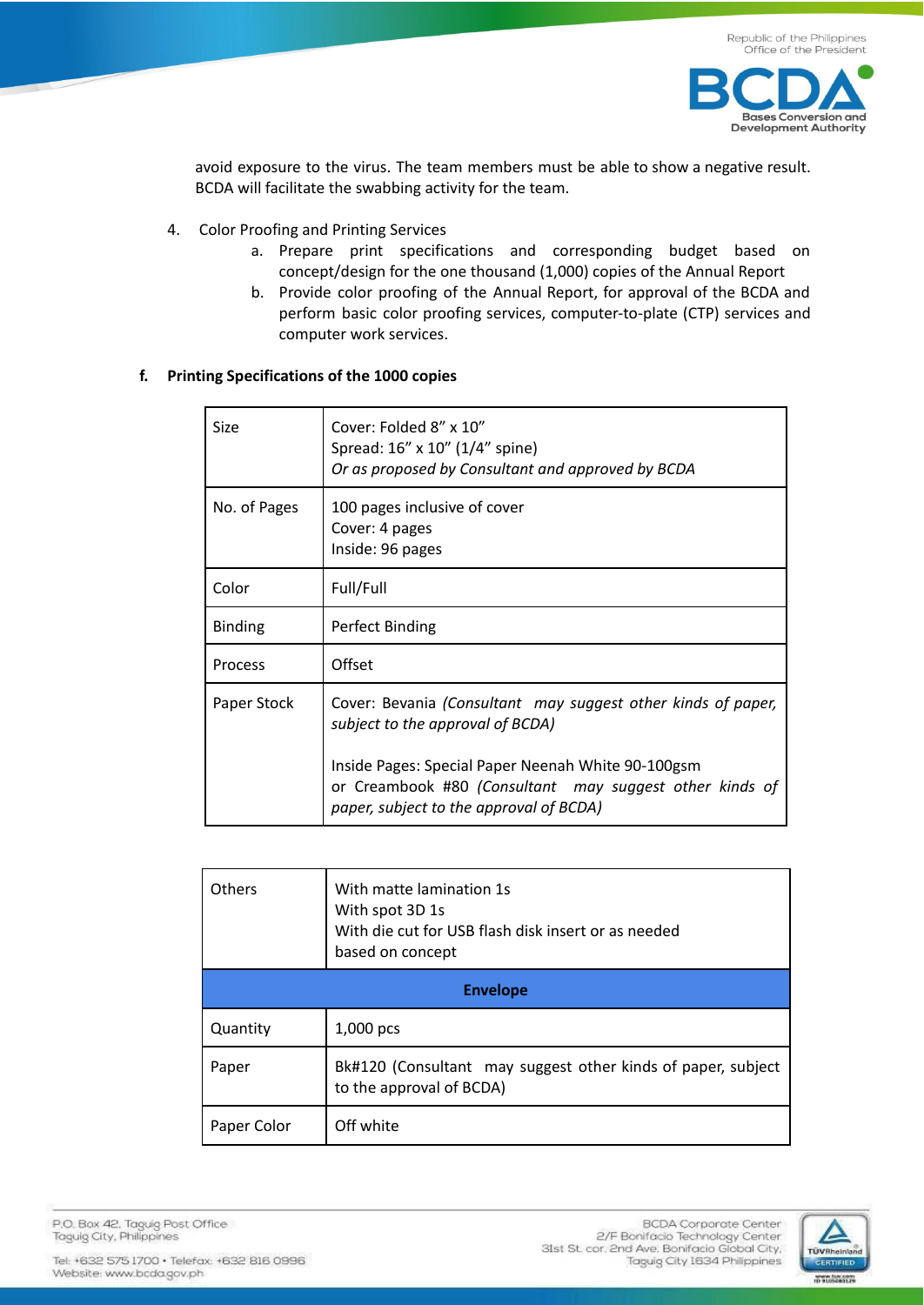

| Process | Offset                             |
|---------|------------------------------------|
| Color   | <b>Full Color</b>                  |
| Finish  | With die cut, scoring, and pasting |

# **g. Deliverables**

- o Concept design/theme and copy for the BCDA 2020 Annual Report
- o Delivery of one thousand (1,000) copies of the BCDA 2020 Annual Report (including envelopes) based on agreed schedule
- o Turn over to BCDA the all electronic files of photos, videos, writings, and final artworks and layout in Adobe InDesign and PDF formats (optimized and high resolution) including Adobe Illustrator and JPG formats of infographics, maps, etc. in a USB 3.0 high capacity storage drive (e.g. flash drive or portable external hard drive)
- o Packaging and entry of the BCDA 2020 Annual Report in two (2) competitions/award giving bodies (e.g. Anvil Awards, Quill Awards, Stevies, etc.), specifically in one (1) local and one (1) international competition.

## **h. Team Members**

- 1. ACCOUNT MANAGER The personnel who acts as the liaison officer between the client and the consulting firm. He/she is expected to perform client coordination, logistics preparation, prepare minutes of the meeting, among others.
- 2. CREATIVE DIRECTOR The personnel in charge of overall creative/art direction of the project. He/She may perform the task of the lead designer or graphic artist. His/her work experience may be involved in the various fields of communication, advertising, marketing, arts or entertainment. Some of his/her contributions may be in the visual layout, brainstorming and sometimes copywriting.
- 3. MANAGING EDITOR/SENIOR WRITER The senior member of a publication's management team. His/her function includes generating story ideas; planning, assigning and editing content; commissioning stories and art; overseeing editorial calendars; and supervising editorial staff and freelancers. A managing editor may also write copy, and monitor and/or edit articles/stories.
- 4. PHOTOGRAPHER Acts as the eye of the publications. He/she is in-charge of the overall visuals/photos that shall be used in the material. He/she shall assist the creative director in conducting a photo shoot.

## **i. Qualifications of the Consultant**

The Consultant must be strictly a reputable corporate communication or advertising or marketing firm (can be design studios or agencies with graphic design/advertising as its main business) which has been in operations for at least three (3) years. In the case of joint ventures, the lead consulting firm should have at least three (3) years of business operation.

The Consultant must be registered online with the Philippine Government Electronic Procurement System (http://www.philgeps.gov.ph) as a legitimate service provider for government requirements.

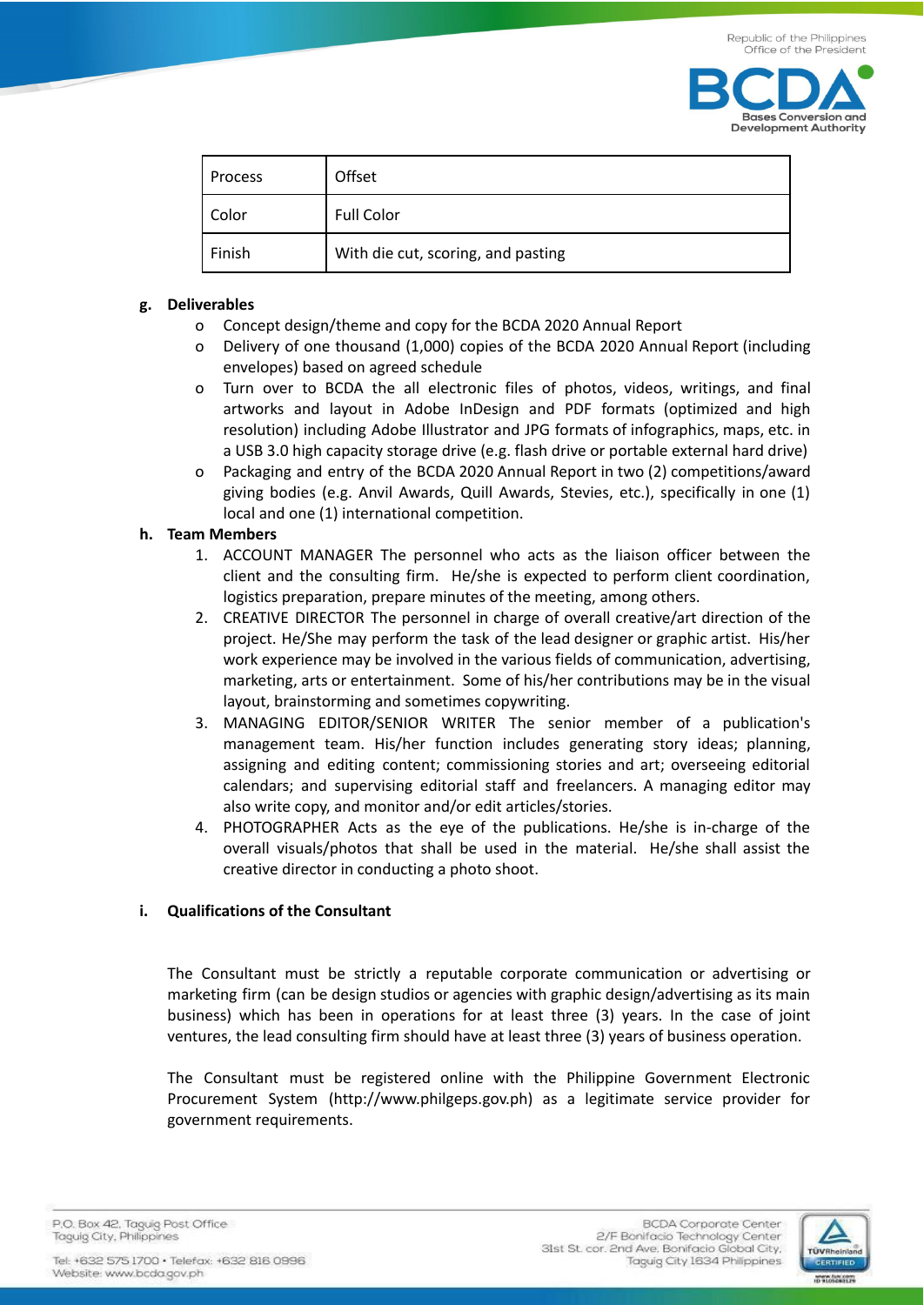

es Conversion and **Development Authority** 

 $Ba$ 

The identified members of the proposed creative team must have at least three (3) years of experience in communication or advertising as related to his/her function in the team.

The identified members of the proposed creative team must have handled at least three (3) creative projects which are similar in nature to the requirement (e.g. annual report, glossy magazines, coffee table book, brochures, corporate calendars, etc.) in a capacity related to his/her function in the team.

The Consultant must have produced at least one (1) similar creative project which is similar in nature to the requirement (e.g. annual report, glossy magazines, coffee table book, brochures, corporate calendars, etc.) with a contract price amounting to at least fifty (50) percent of the Approved Budget for Contract (ABC).

The Consultant must have produced at least two (2) similar creative projects which are similar in nature to the requirement (e.g. annual report, glossy magazines, coffee table book, brochures, corporate calendars, etc.) regardless of the amount.

### **j. Timetable**

Production timetable for the 2020 Annual Report from concept to delivery will be a minimum of three (3) months and a maximum of six (6) months from the Consultant's actual receipt of the Notice to Proceed (NTP), depending on the release of the audited financial report from COA.

### **k. Methodology**

The basis for the selection of the consultant shall be Section 33.2.1 of the Revised Implementing Rules and Regulations of the Government Procurement Reform Act (RA No. 9184). Bids shall be evaluated using the Quality-Based Evaluation (QBE) Procedure.

- 1. A two-stage procedure shall be adopted whereby each consultant shall be required to submit his technical and financial proposals simultaneously in separate sealed envelopes.
- 2. After receipt of bids, the technical proposals shall first be opened and evaluated, in accordance with Section 33.2.2 of the Implementing Rules and Regulations (IRR) of RA 9184 (Government Procurement Reform Act). The BAC shall rank the consultants in descending order based on the numerical ratings of their technical proposals and identify the Highest Rated Bid: Provided, however, that the Highest Rated Bid shall pass the minimum score indicated in the Bidding Documents.
- 3. The Head of the Procuring Entity shall approve or disapprove the recommendations of the BAC within two (2) calendar days after receipt of the results of the evaluation from the BAC.
- 4. After approval by the Head of the Procuring Entity of the Highest Rated Bid, its financial proposal shall then be opened. The BAC shall, within three (3) calendar days, notify and invite the consultant with the Highest Rated Bid for the opening of financial proposal for the purpose of conducting negotiations with the said consultant. In the letter of notification, the BAC shall inform the consultant of the issues in the technical proposal the BAC may wish to clarify during negotiations.
- 5. Negotiations shall be in accordance with Section 33.2.5 of the IRR of RA 9184, provided that the amount indicated in the financial envelope shall be made as the

P.O. Box 42. Taguig Post Office Taguig City, Philippines

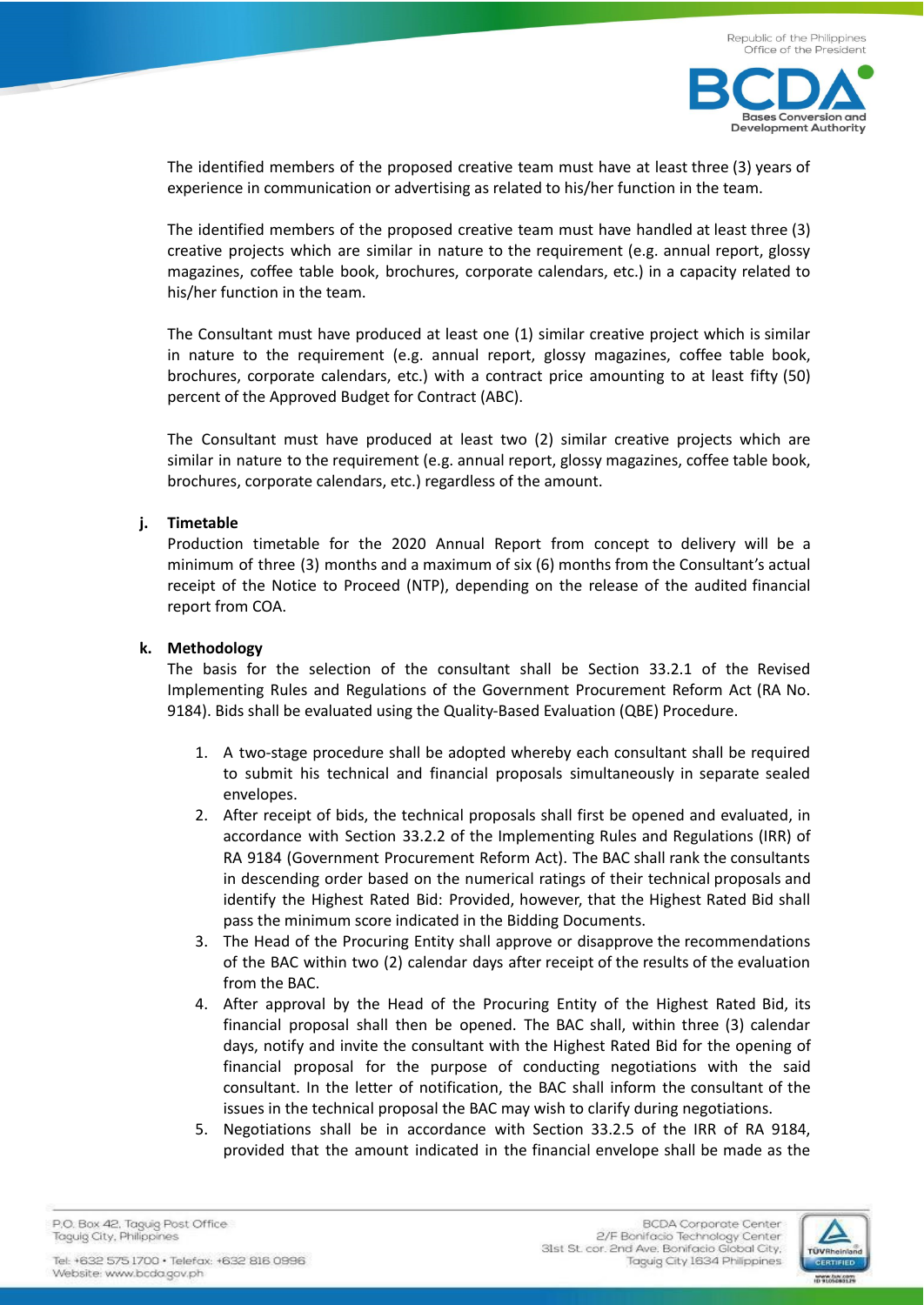

basis for negotiations and the total contract amount shall not exceed the amount indicated in the envelope and the approved budget for the contract as stated in the Bidding Documents.

## **l. Evaluation Criteria**

The Bids and Awards Committee – Consulting Services (BAC-C) shall draw up a short list of at most five (5) bidders from those who have submitted Eligibility Documents, Expressions of Interest, and Curriculum Vitae of the Members of the Proposed Creative Team and have been determined as eligible in accordance with the provisions of Republic Act 9184 (RA 9184), otherwise known as the "Government Procurement Reform Act", and its Implementing Rules and Regulations (IRR). The five (5) shortlisted bidders will be entitled to submit bids.

| <b>Criteria</b>                                                                                                                                                                                                                | <b>Rating</b> |
|--------------------------------------------------------------------------------------------------------------------------------------------------------------------------------------------------------------------------------|---------------|
| Applicable Experience of the Consultant                                                                                                                                                                                        | 30%           |
| Qualifications of the Key Personnel to be assigned to the<br>Project                                                                                                                                                           | 60%           |
| Current Workload of the personnel relative to capacity<br>Note: Current Workload Relative to Capacity pertains to<br>the ratio between one (1) proposed key personnel to the<br>current number of projects he/she is handling. | 10%           |
| Tota                                                                                                                                                                                                                           |               |

The Consultant/s must pass the required minimum score of 60% to be shortlisted.

Once shortlisted, the Consultant shall prepare the following as part of their Technical Proposal:

- 1. Two (2) proposed concepts/themes for the BCDA 2020 Annual Report;
- 2. Two (2) copywriting samples on the overall concept design (theme and rationale);
- 3. Two (2) copywriting samples of published works of the managing editor/senior writer;
- 4. Electronic file of the Corporate Profile;
- 5. Electronic file of the presentation; and,
- 6. Portfolio of the Photographer

| <b>Evaluation Criteria for Technical Proposal</b>                    | Rating |
|----------------------------------------------------------------------|--------|
| Applicable Experience of the Consultantz                             | 20%    |
| Qualifications of the Key Personnel to be assigned to the<br>Project | 20%    |
| Plan of Approach and Project Methodology                             | 60%    |
| Tota                                                                 | 100%   |

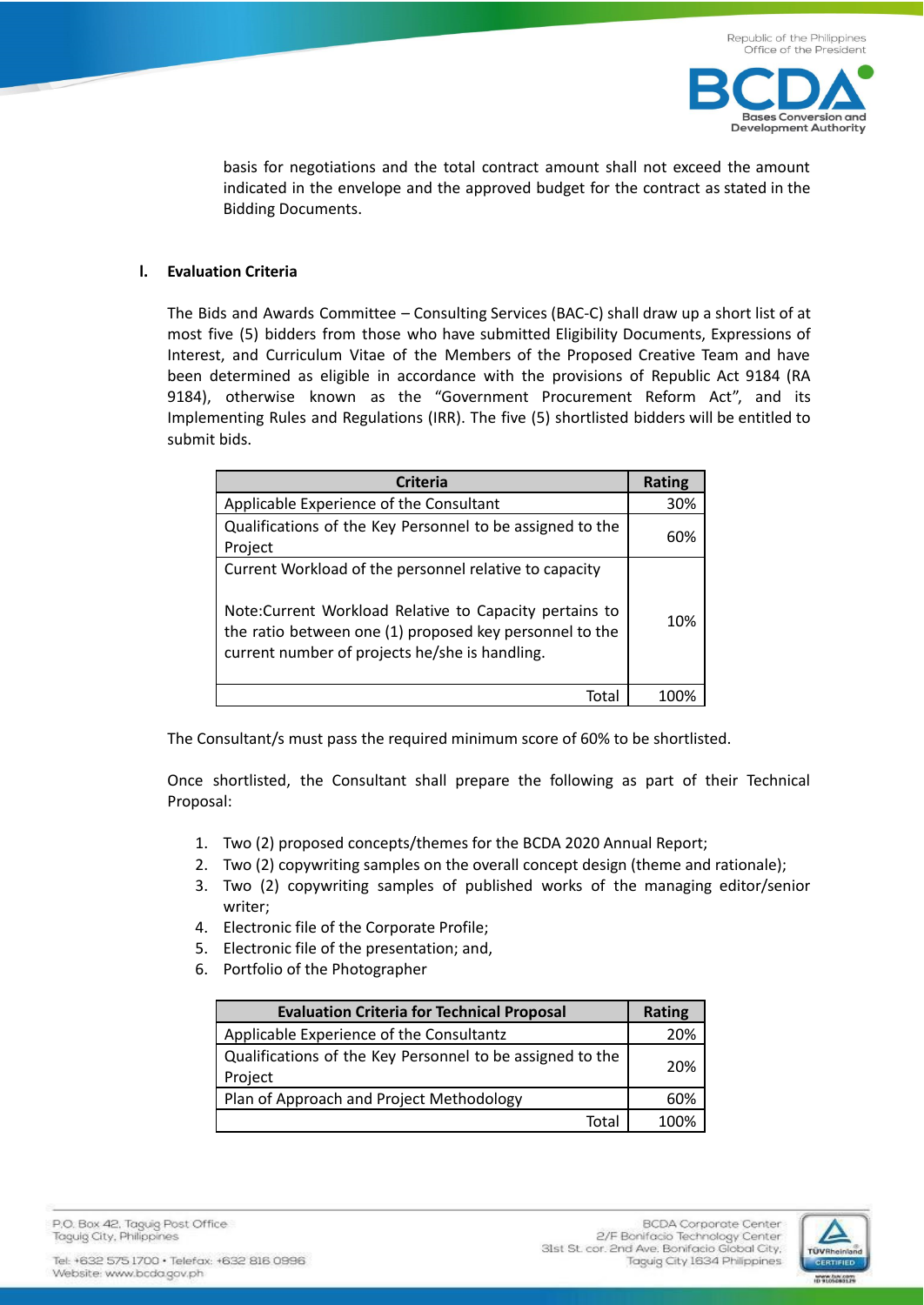

The Consultant/s must pass the required minimum score of 70% to be shortlisted \* *An oral presentation of the technical proposal, company profile (including clients/projects handled) and the photographer's portfolio is required as part of the evaluation.*

## **m. Terms of Payment**

For services to be rendered, BCDA shall pay the consultant in the following manner:

- 1. The Consultant shall be paid ten percent (10%) of the Contract Price of the Annual Report upon submission and approval of the design concept;
- 2. The Consultant shall be paid twenty percent (20%) of the Contract Price of the Annual Report upon approval of the content outline;
- 3. The Consultant shall be paid twenty percent (20%) of the Contract Price of the Annual Report upon completion and approval of the copy;
- 4. The Consultant shall be paid thirty percent (30%) of the Contract Price of the Annual Report of the upon submission and approval of final draft copy and layout;
- 5. The Consultant shall be paid the full amount of the Contract Price of the Annual Report, within thirty (30) days upon full delivery by Consultant and acceptance by BCDA of the Annual Report and submission by the supplier of a valid invoice. No payment shall be made except upon a certification by BCDA's authorized representative that the final works required have been duly inspected and accepted, that the same have been delivered in accordance with the terms of the CONTRACT and that all materials (final output in PDF format, color separation materials/negatives, electronic files, photos, etc.) have been turned over to BCDA.

# **n. Duration of the Project**

The CONTRACT shall take effect from the date stated in the Notice to Proceed (NTP) and shall remain in force and in effect for a period of six (6) months and effective until the full delivery of the requirement and acceptance by the BCDA.

B. Mr. Vergel Paras presented the Checklist and Tabbing Requirements, Eligibility Forms, Signing, Sealing and Marking of Eligibility Documents including the Procurement Schedule. The following are the highlights of the presentation:

| Tab# | <b>Description</b> | <b>Description</b>                           |
|------|--------------------|----------------------------------------------|
|      | EF <sub>1</sub>    | <b>Eligibility Documents Submission Form</b> |

## **a. Checklist and Tabbing Requirements**

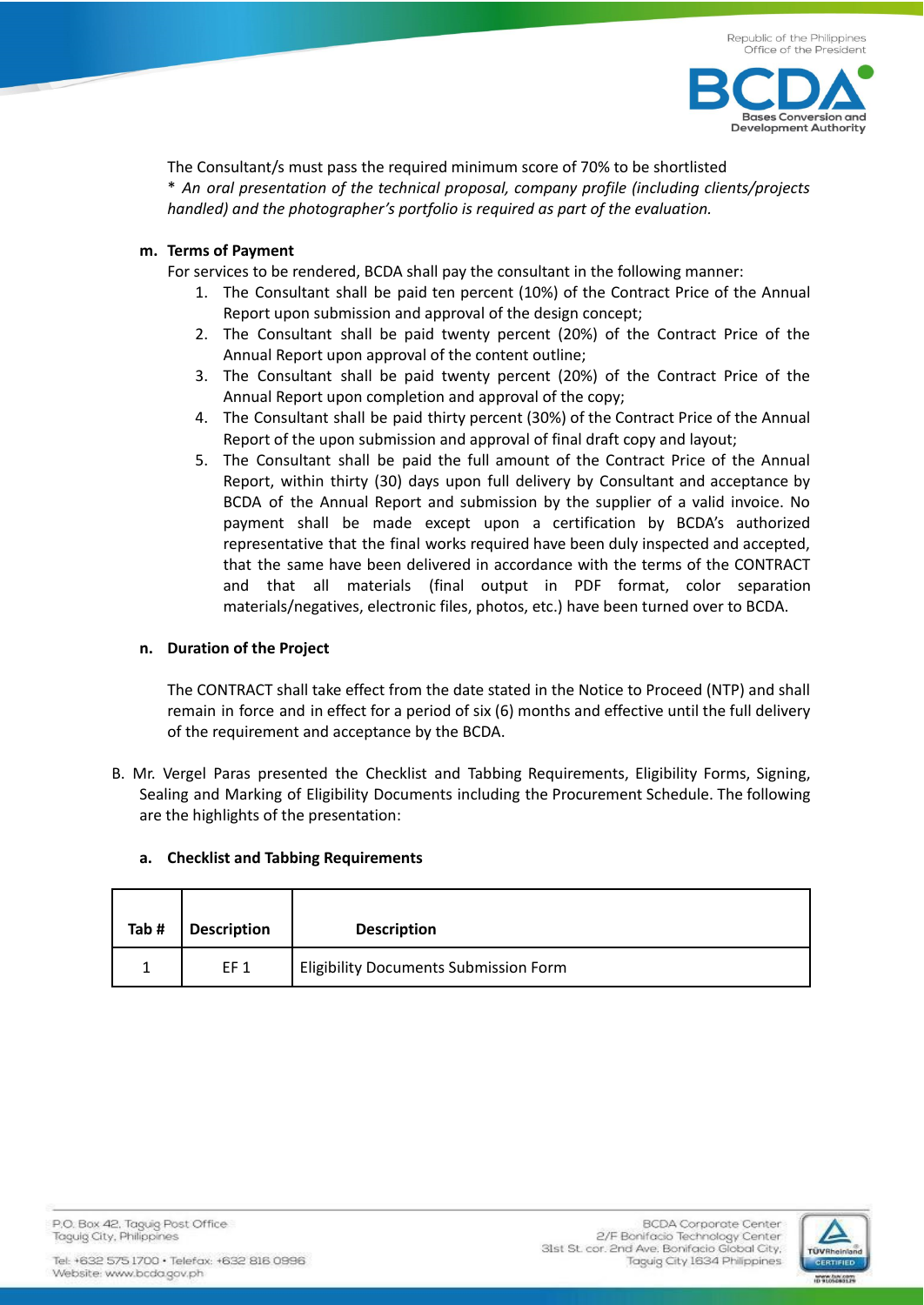

| $\overline{2}$ |                 | PhilGEPS Certificate of Registration under Platinum Membership<br>Per GPPB Resolution No. 26-2017, during bid submission, prospective<br>bidders may still submit their Class "A" Eligibility Documents pursuant to<br>Section 8.5.2 of the 2016 revised AIRR (i.e. Registration Certificate from<br>SEC, DTI, or CDA; Mayor's Permit; Tax Clearance; Philippine Contractors<br>Accreditation Board (PCAB) license and registration; and Audited<br>Financial Statements), or if already registered in the PhilGEPS under<br>Platinum category, their Certificate of Registration and Membership in<br>lieu of their uploaded file of Class "A" Documents, the Certificate of<br>PhilGEPS Registration (Platinum Membership) shall remain a<br>post-qualification requirement to be submitted in accordance with<br>Section 34.2 of the 2016 revised IRR of RA 9184. |  |
|----------------|-----------------|----------------------------------------------------------------------------------------------------------------------------------------------------------------------------------------------------------------------------------------------------------------------------------------------------------------------------------------------------------------------------------------------------------------------------------------------------------------------------------------------------------------------------------------------------------------------------------------------------------------------------------------------------------------------------------------------------------------------------------------------------------------------------------------------------------------------------------------------------------------------|--|
| 3              | EF <sub>2</sub> | Statement of all on-going and completed government and private<br>contracts, including contracts awarded but not yet started.                                                                                                                                                                                                                                                                                                                                                                                                                                                                                                                                                                                                                                                                                                                                        |  |
| 4              | EF <sub>3</sub> | Summary of all on-going and completed government and private<br>contracts, including contracts awarded but not yet started.                                                                                                                                                                                                                                                                                                                                                                                                                                                                                                                                                                                                                                                                                                                                          |  |
| 5              | EF4             | <b>Consultant's References</b>                                                                                                                                                                                                                                                                                                                                                                                                                                                                                                                                                                                                                                                                                                                                                                                                                                       |  |
| 6              | EF <sub>5</sub> | Summary of CVs                                                                                                                                                                                                                                                                                                                                                                                                                                                                                                                                                                                                                                                                                                                                                                                                                                                       |  |
| 7              | EF <sub>6</sub> | Curriculum Vitae for each of the following nominated key staff:                                                                                                                                                                                                                                                                                                                                                                                                                                                                                                                                                                                                                                                                                                                                                                                                      |  |
| 7.a            |                 | <b>Account Manager</b>                                                                                                                                                                                                                                                                                                                                                                                                                                                                                                                                                                                                                                                                                                                                                                                                                                               |  |
| 7.b            |                 | <b>Creative Director</b>                                                                                                                                                                                                                                                                                                                                                                                                                                                                                                                                                                                                                                                                                                                                                                                                                                             |  |
| 7.c            |                 | Managing Editor/Senior Writer                                                                                                                                                                                                                                                                                                                                                                                                                                                                                                                                                                                                                                                                                                                                                                                                                                        |  |
| 7.d            |                 | Photographer                                                                                                                                                                                                                                                                                                                                                                                                                                                                                                                                                                                                                                                                                                                                                                                                                                                         |  |
| 8              | EF7             | Statement of the Consultant specifying its nationality and confirming<br>that those who will actually perform the services are registered<br>professionals authorized by the appropriate regulatory body to practice<br>those professions and allied professions.                                                                                                                                                                                                                                                                                                                                                                                                                                                                                                                                                                                                    |  |
| 9              |                 | Format of CV of the firm                                                                                                                                                                                                                                                                                                                                                                                                                                                                                                                                                                                                                                                                                                                                                                                                                                             |  |
| 10             |                 | Valid joint venture agreement, in case a joint venture is in existence. (In<br>the absence of JVA, duly notarized statement that all potential partners<br>shall enter into and abide by the provisions of the JVA in the instance<br>that the bid is successful)                                                                                                                                                                                                                                                                                                                                                                                                                                                                                                                                                                                                    |  |

Note: BCDA shall not assume any responsibility regarding erroneous interpretations or conclusions by the Bidder out of the data furnished by BCDA in relation to this bidding. The Bidder shall take

P.O. Box 42, Taguig Post Office<br>Taguig City, Philippines

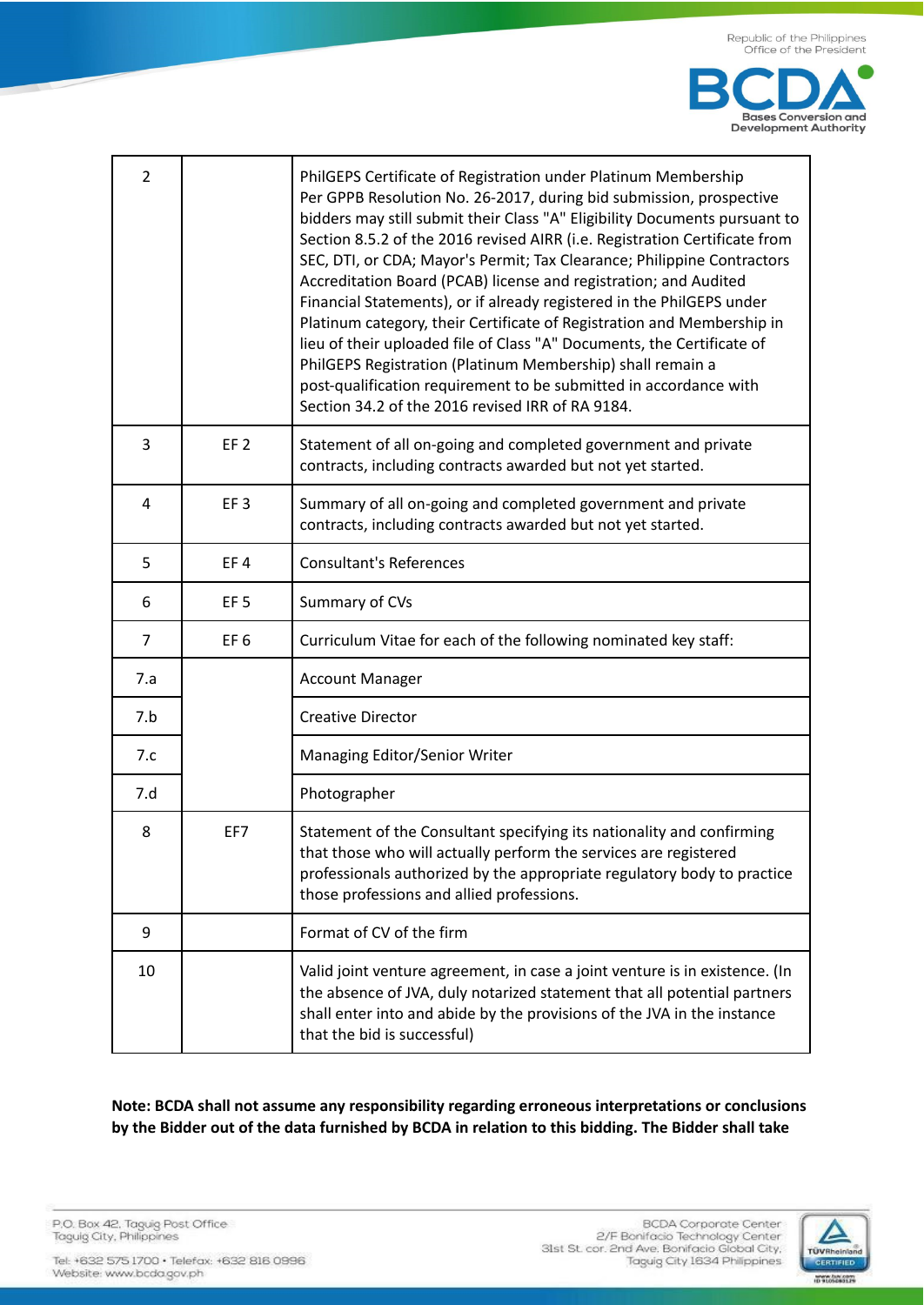

## **the responsibility to ensure the completeness of its submission after taking the steps to carefully examine all the Bidding Documents and its amendments**

## **b. Format and Signing of Eligibility Documents**

- i. Prospective bidders shall prepare an original and copy of the eligibility documents.
- ii. The Eligibility Documents Submission Form shall be signed by the duly representative of the bidder. Failure to do so shall be a ground for rejection of the eligibility documents.
- iii. Any interlineations, erasures or overwriting shall be valid only if they are signed or initiated by the duly authorized representative of the prospective bidder.

## **c. Sealing and Marking of Eligibility Documents**

- i. Bidders shall enclose their Original Eligibility Documents in a sealed envelope marked "ORIGINAL – ELIGIBILITY DOCUMENTS". The copy of the Eligibility Documents shall be similarly sealed duly marking the envelope as "COPY - ELIGIBILITY DOCUMENTS". These envelopes containing the Original and the Copy shall then be enclosed in One Single Envelope.
- ii. The Original and the Copy of the Eligibility Documents shall be typed or written in indelible ink and shall be signed by the prospective bidder or its duly authorized representative.
- iii. All envelopes shall:
	- (a) contain the name of the contract to be bid in capital letters;
	- (b) bear the name and address of the prospective bidder in capital letters;
	- (c) be addressed to BCDA's BAC specified in the EDS;
	- (d) bear the specific identification of this Project indicated in the EDS; and
	- (e) bear a warning "DO NOT OPEN BEFORE…" the date and time for the opening of eligibility documents, in accordance with Clause 5.
- iv. Please use Tabs for quick reference of the documents.

## **d. Reminders**

- i. Bidders may submit their Eligibility Documents a day before the deadline for submission to avoid the possibility of being late for submission.
- ii. The BAC expects the bidders to exercise due diligence in going through the Eligibility Documents to be able to prepare it intelligently.

## **e. Procurement Schedule**

|    | <b>ACTIVITY</b>                                                              | <b>TIME</b>   | <b>DATE</b>                             |
|----|------------------------------------------------------------------------------|---------------|-----------------------------------------|
| 11 | <b>Advertisement/Posting of Request for</b><br><b>Expression of Interest</b> |               | 06-Apr-2021 (Tue)-<br>13-Apr-2021 (Tue) |
| 2  | <b>Issuance of Eligibility Documents</b>                                     |               | 06-Apr-2021 (Tue)-<br>20-Apr-2021 (Tue) |
| 3  | <b>Pre-Eligibility Conference</b>                                            | $9:00$ AM     | 12-Apr-2021 (Mon)                       |
| 14 | <b>Request for Clarification (last day)</b>                                  | Until 5:00 PM | 13 April 2021                           |

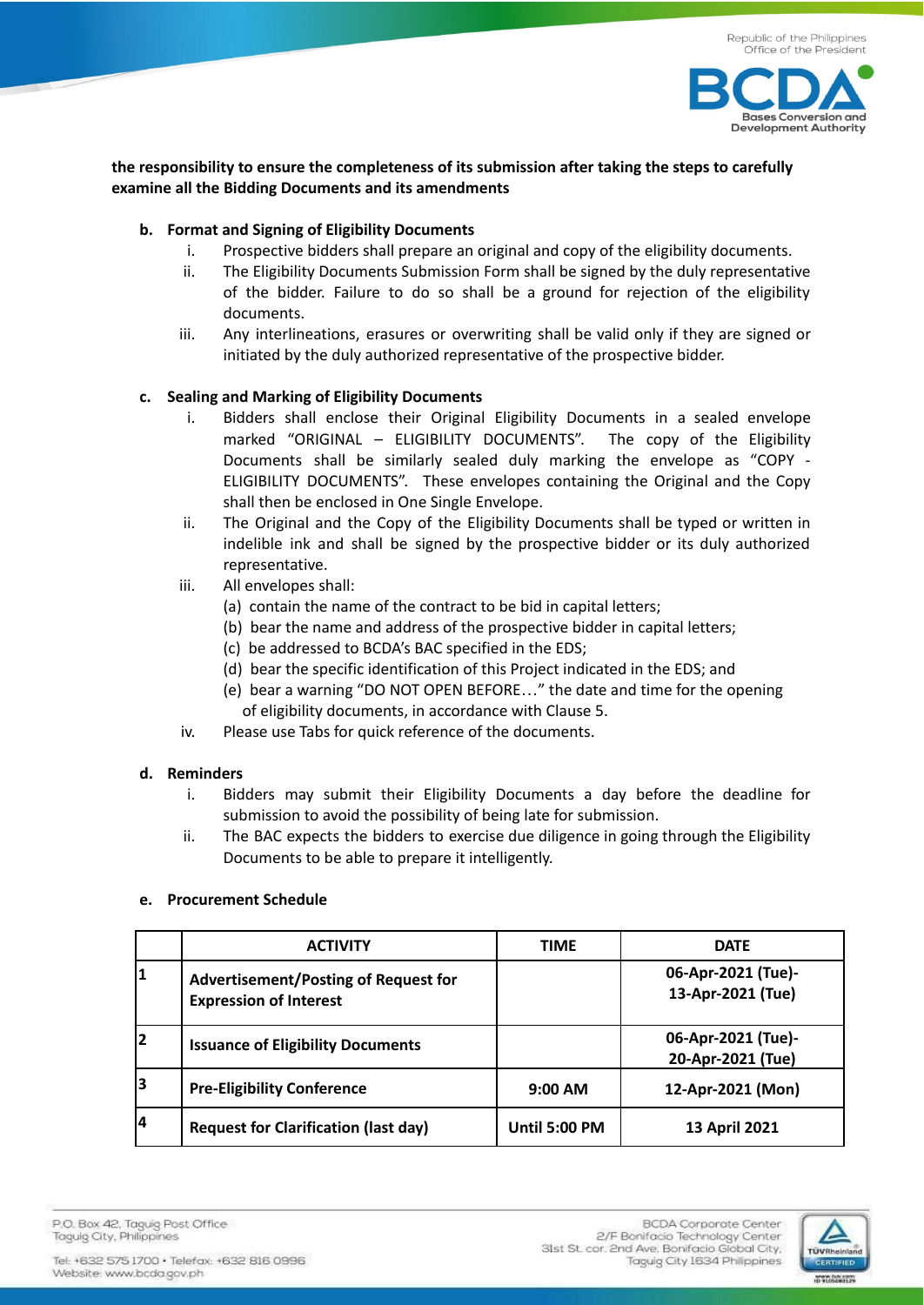

| 15 | <b>Issuance of Supplemental Bid Bulletin</b>                            |           | <b>16 April 2021</b> |
|----|-------------------------------------------------------------------------|-----------|----------------------|
| 6  | <b>Deadline for Submission of Eligibility</b><br><b>Documents</b>       | 12:00 NN  | 20-Apr-2021 (Tue)    |
| 17 | <b>Opening of Eligibility Documents and</b><br><b>Eligibility Check</b> | $1:30$ PM | 20-Apr-2021 (Tue)    |

C. The following questions/clarifications were raised during the Question and Answer portion of the Pre-Eligibility Conference and received via email:

| <b>Questions</b>                                                                                                                      | <b>Answer/ Clarification</b>                                                                                                                                                                                                                                                                                                                                                                                                                                                                                                                                                                                                                                                                                                                                                                                                                                                                                                                                                                     |
|---------------------------------------------------------------------------------------------------------------------------------------|--------------------------------------------------------------------------------------------------------------------------------------------------------------------------------------------------------------------------------------------------------------------------------------------------------------------------------------------------------------------------------------------------------------------------------------------------------------------------------------------------------------------------------------------------------------------------------------------------------------------------------------------------------------------------------------------------------------------------------------------------------------------------------------------------------------------------------------------------------------------------------------------------------------------------------------------------------------------------------------------------|
| Statement since we have not yet submitted<br>for this current year.                                                                   | Is it okay to submit the old Audited Financial The 2019 Audited Financial Statement is still acceptable.                                                                                                                                                                                                                                                                                                                                                                                                                                                                                                                                                                                                                                                                                                                                                                                                                                                                                         |
| eligibility Documents?                                                                                                                | Are online submissions accepted for the No. Physical submission of hard copies of the Eligibility<br>Documents is required.                                                                                                                                                                                                                                                                                                                                                                                                                                                                                                                                                                                                                                                                                                                                                                                                                                                                      |
| Should all parts of the eligibility documents<br>be notarized or only certain sections?                                               | Eligibility Documents are not required to be notarized,<br>except, if the bidder will enter into a joint venture<br>agreement. In the absence of a JVA, a duly notarized<br>statement that all potential partners shall enter into and<br>abide by the provisions of the JVA in the instance that<br>the bid is successful.                                                                                                                                                                                                                                                                                                                                                                                                                                                                                                                                                                                                                                                                      |
| e-signatures allowed<br>even<br>if<br>Are<br>documents are physical?                                                                  | the The use of digital or electronic signature are allowed in<br>the submission of eligibility documents. However, please<br>note that during the submission of Technical and<br>Financial Proposal in the second stage of the bidding,<br>the documents to be submitted are required to be duly<br>signed.                                                                                                                                                                                                                                                                                                                                                                                                                                                                                                                                                                                                                                                                                      |
| <b>Based</b><br>on<br>our<br>We are just assisting the client to choose a Contract (ABC).<br>printing company based on specifications | experience with other No. The Consulting Firm must have produced at least<br>agencies/companies regarding production of one $(1)$ similar creative project which is similar in nature<br>annual reports, the design and content to the requirement (e.g. annual report, glossy<br>preparation is awarded to us by the client magazines, coffee table book, brochures, corporate<br>while a separate contract for the printing was calendars, etc.) with a content price amounting to at<br>awarded by the client to a printing company. least fifty percent (50%) of the Approved Budget for<br>that we set. Is it possible to combine both The contract for printing is awarded by the client to a<br>contracts to meet the requirement of at least separate company. Thus, the design contract and the<br>one similar project with a content price contract for the printing being undertaken by two<br>amounting to at least 50% of the ABC? We separate firms cannot be combined to meet the |